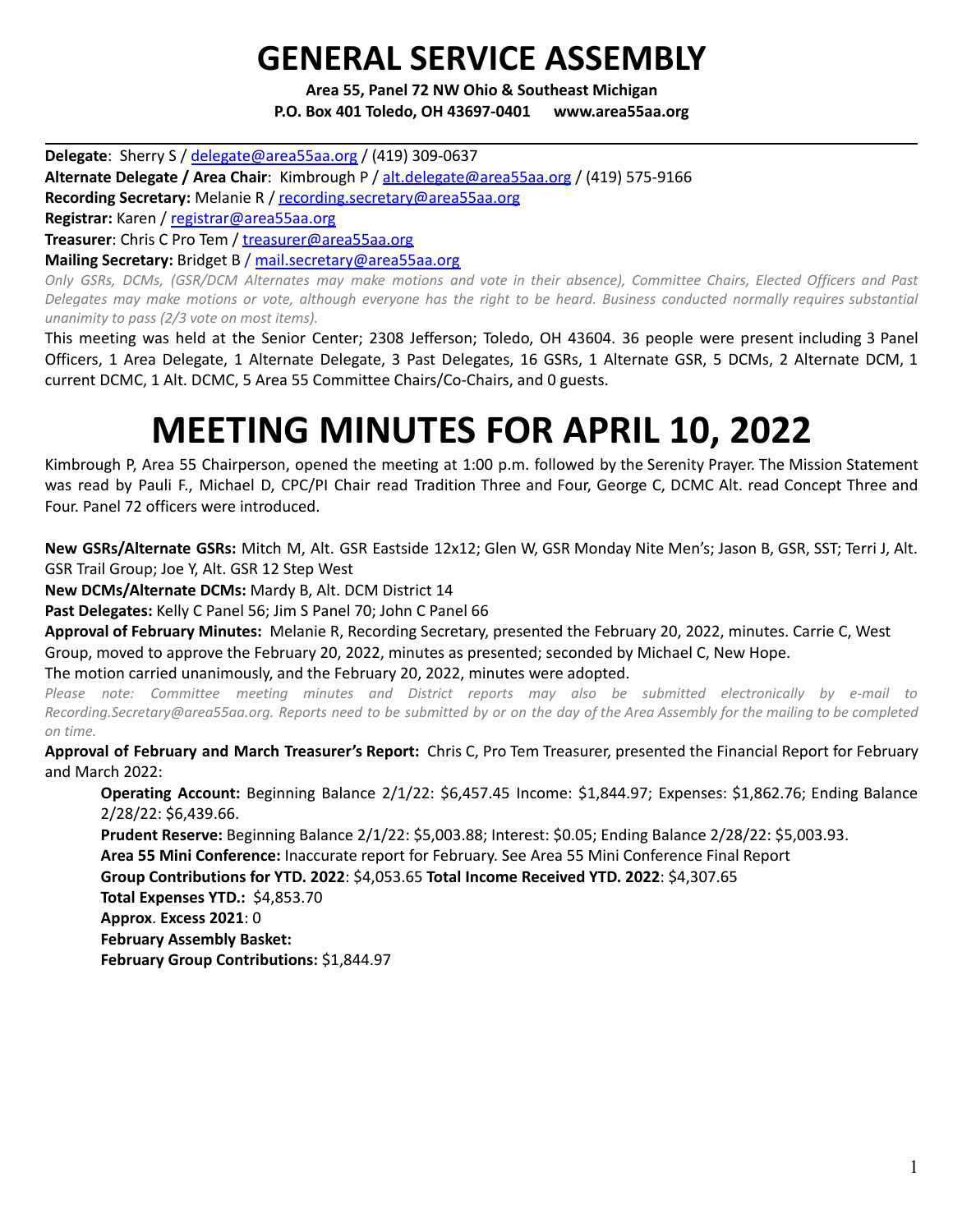**Operating Account:** Beginning Balance 3/1/22; \$6,439.66 Income: \$1,458.07; Expenses: \$542.40; Ending Balance 3/31/22 \$7,355.33 **Prudent Reserve:** Beginning Balance 3/1/22: 5,003.93; Interest:.04; Ending Balance: \$5,003.97 **Area 55 Mini Conference Final Report:** Beginning Balance 3/1/22 \$2,000.00; Income: \$4,255.00 Total Expenses: \$2,382.66 Excess Funds: \$1,872.34 **Group Contributions for YTD:** \$5,013.72 **Total Income Received YTD. 2022** \$5,765.72 **Total Expenses YTD.** \$7,358.86 **Approx. Excess 2022: March Assembly Basket: 0 March Group Contributions:** \$5,013.72 Jim S, Past Delegate, Area 55, Panel 70 moved to adopt the February and March 2022 Treasurer's Report: Seconded by: Kalen C, DCM District 6

**Election of Treasurer:** Jim S nominated Larry B; Larry accepted the nomination. Call for any other nominations from the floor, there were none. Treasurer Elect is Larry B by acclamation

## **COMMITTEE/LIAISON REPORTS**

**Accessibilities:** / Bev Z/ accessibilities@area55aa.org/

Review of the Shut-In List, there are 5 people at this time and 3 need to be contacted. The Accessibilities Committee will remain holding their meetings at Eastside 12x12 on the third Wednesday of the month. Technology options for individuals who are deaf and hard of hearing will be checked into. The committee will officially be tracking the frequency of requests for interpreters at meetings. Bev will contact another Accessibilities Committee to share information.

The committee has not budget currently. They can request \$100 from the GS for supplies. In the past the committee had received \$50 for interpreting. **Next meeting April 20, 2022**

## **Archives:** /Eva S / archives.chair@area55aa.org/

The committee met February 21, 2022. The committee discussed the upcoming Mini-Conference and the questions we had been charged to discuss there. Committee members actively participated in the discussion. Our meeting on March 28<sup>th</sup> was postponed because of scheduling conflict. The chair and the archivist met to review how thing are going. The archives have taken the display to several events. The committee is requesting partial payment for travel to more distant meetings to be paid to the chair. Groups are updating their information; other groups are reviewing their histories for up-dating in order to be in the group history binder. The committee has determined that group histories may need to be updated to explain how each group managed during COVID. **Next meeting is April 11, 2022.**

**Area Archivist:** Deborah A/ [archives.chair@area55aa.org](mailto:archives.chair@area55aa.org)

*The Archives Committee meets the 3rd Monday of each month, 6:00 p.m., at Central Office.*

## **Multi-District Correctional:** / Kenneth G / corrections.chair@area55aa.org/

Lisa K provided the Driver Intervention updates. You may contact Lisa for information and to be assigned to a group. The Driver Intervention meets at Rossford Courtyard Marriott and one time per month at the Holland Courtyard Marriott. Driver Invention Program meets on Saturday's from 8:00-9:00 p.m.

Lucas County Corrections Center, 13 men and 8 women have been approved.

Women's and Men's Jail Meetings, CTF Men, C TF Women (moved to TCI) are being held, TCI prison applications are pending. Allen-Oakwood Correctional Institution in Lima is being provided with a zoom meeting. Phone meetings have an average of 4 men attending. Wood County Justice Center is being serviced by District 14 and women are needed.

An International Zoom Meeting is available to the committee and any other AA members. It is held the first and last Sunday of the month at 6:00 p.m. and the second and third Sunday at 11:00 a.m. ID# 239 990 5603 PW765110

The committee is going to find out the requirements for released people to volunteer to come back and carry the message.

#### **Next meeting April 13, 2022, at 6:30 p.m. at Central Office**

The Multi-District Correctional Committee has changed their meeting time. The Committee will now meet the 3rd Wednesday of each month at 6:30 p.m. at Central Office; the Committee may meet at an alternate location – for more information, visit *area55aa.org.*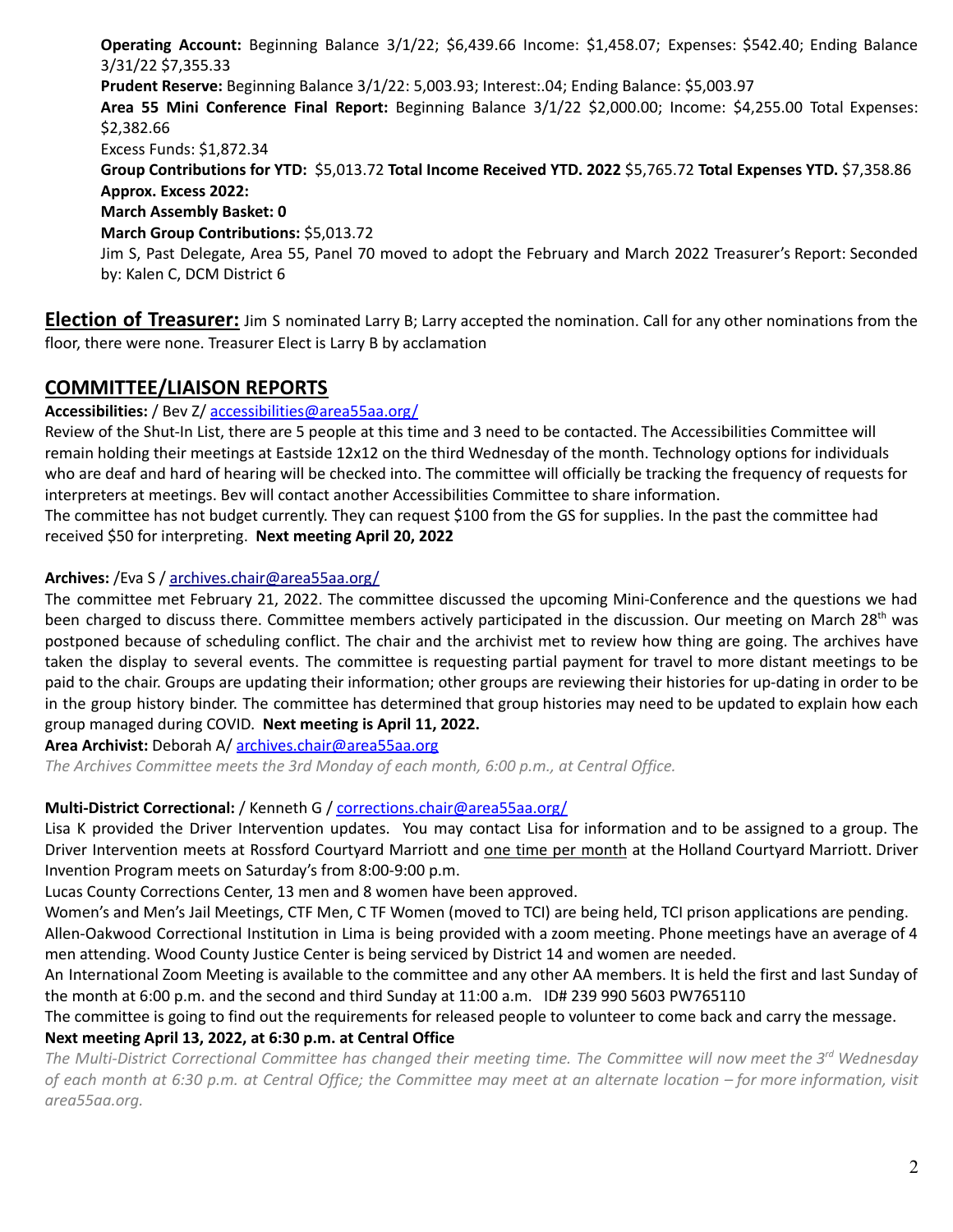#### **CPC/PI:** Michael D/ [cpc.pi@area55aa.org](mailto:cpc.pi@area55aa.org) /

Recap of the Mini- Conference. Discussed speaker request from The Becca Project and agreed not the purpose of our committee. UTMC Psychiatry, there was no response to the email, a follow-up email will be sent. UTMC Internal Medicine is interested in a power point presentation in July and August. UTMC departments – looking specifically at education coordinators for each department. Reviewed final letter for email introductions to probation contacts in Area 55. PSAs are ongoing, 2 new PSA @ aa.org. Multi-Faith Council on going inquiry about a presentation in 2022.

#### **Next meeting April 20, 2022, Central Office, 5:30 p.m.**

*The CPC/PI Committee meets the 3rd Wednesday of each month, 5:30 p.m., at Central Office*

#### **Grapevine:** Lisa C/ [grapevine.chair@area55aa.org](mailto:grapevine.chair@area55aa.org)

Recognized Nancy C. for her sales at the Mini-Conference. Reviewed upcoming commitments and assigned them. Discussed ideas how to sell books. Discussed attending Intergroup, we have not sold any books, decide about it. The committee has met 1 commitment. Kenny H. has joined the committee.

*Finance Report*: Starting balance: \$70.75; Book Sales: \$ 214.00 Book orders: \$152.25; Ending balance: \$132.25 Motion to Accept: Kenan C, DCM District 14; Seconded by: Bonita F, Single of Purpose

### **Next meeting for Grapevine is April 13, 2022**

*The Grapevine Committee meets the 2nd Wednesday of each month, 5:45 p.m., Eastside 12x 12*

#### **Group Services:** Chris C/ [groupser.chair@area55aa.org](mailto:groupser.chair@area55aa.org) /

#### *Group Services Committee Reports for February 28 and March 28, 2022*

February 28<sup>th</sup> meeting was held at Central Office. There was only me present. I left at 6:15 p.m.

We did complete our commitment for a/v equipment at the Ares 55 Mini Conference March 4 and 5, 2022. The March meeting was attended by me and new group member Leanna and from the Zeph Center guest Steven K, also a member of the fellowship. Steven came to our meeting regarding how an independent group of people could establish a new meeting and eventually a group. We discussed the process. I explained to Leanna the purpose of our committee and how we assist in the area. We had received one commitment for the anniversary at North Baltimore, Tuesday, on April 5, 2022. I am submitting a reimbursement of mileage with my report per the area guidelines.

#### **The next meeting will be Monday, April 25, 2022, 6:00 p.m. at Central Office.**

*The Group Services Committee meets the fourth Monday of each month at 6:00 p.m. at Central Office.*

#### **Website:** Bill G / [web.comm.chair@area55aa.org](mailto:web.comm.chair@area55aa.org) /

April 6, 2022 was the meeting. Discussed again the importance of groups reporting meeting changes as necessary, to ensure the most accurate meeting information gets posted on the website. The events calendar has been updated. New Group form is also on the website. The group change form has been added to the website home page for easier access for groups to report changes. If you need to make any changes, go to [www.web.chair.com](http://www.web.chair.com)

#### **Next meeting, April 5, 2022, Tuesday, at 6:00 p.m.**

*The Website Committee meets the first Tuesday of each month at 6:00 p.m. on Zoom. Meeting I.D. 595-694-351 password 800*

#### **Northwest Ohio/Southeast Michigan Intergroup Liaison:** Jim S

Upcoming Events: Finance Committee hosting prom dinner/dance, May 14, 2022. Tickets \$20.00 individual, \$30.00 couple. Finance Committee hosting Pig Roast, July 16, 20200 at St. Luke Church. Intergroup Picnic, August 22, 2022, maybe IBEW Hall in Rossford. Income: 2/22 Intergroup \$562.58, Central Office: \$3,234.20, Book Sales \$1,196.70 Checking and Savings: Intergroup \$16,729…87, Central Office \$34,581.26. Ad Hoc committee formed to investigate holding "Big Meeting" after Intergroup as done in the past.

**Next Intergroup Meeting is April 23, 2022, at 6:30 p.m. Bethel Lutheran Church.**

**Newsletter Liaison:** Chris S No report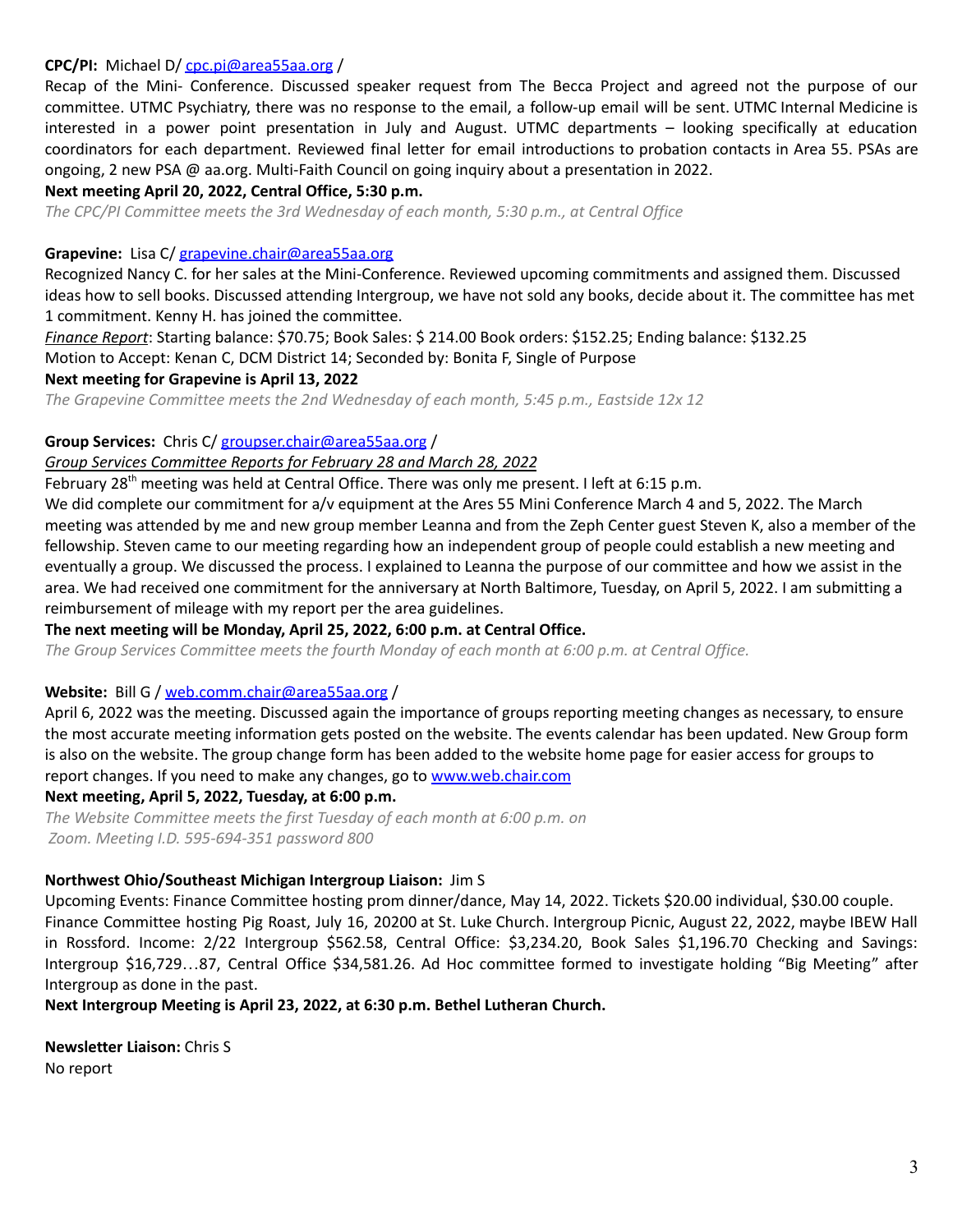#### **NOCYPAA Liaison:** Carrie C (Northwest Ohio Committee of Young People in AA)

The meeting was held April 19, 2022. Dodge Ball Event was 1:00-6:00 p.m. Panel on topic was "Dodging the Obsession" Committee showed up. Good turnout. Next event is May 21, 2022, Bonfire. No committee meeting at Central Office. Cancelled April 10, 2022, meeting. Next scheduled meeting is April 24, 2022, at Central Office. **Next meeting February 27, 2022, Sunday 3:00 p.m.**

**MONCYPAA Liaison:** Logan T No report was provided.

## **DISTRICT COMMITTEE MEMBER ("DCM") REPORTS**

**DCM Chair:** Chrissy H, District Committee Member Chair

**Alt. DCMC:** George C

5 DCM's present; 2 Alt. DCM's present; Sherry S, Delegate, Area 55, Panel 72; Alt. Delegate, Kimbrough P, Area 55 Panel 72; Jim S, Past Delegate, Area 55, Panel 70

District Reporting**: 9-** first district meeting in Feb. only 3 times a year; **16**-May 3, 2022, district meeting; **3-** Workshop May 14, 2022, Round table on Tradition 2 and Spirituality and The Basket; **14-** Going to an app called Sidelines. New Group/Meeting in Spencerville, Thursday at 5:30 p.m. Book Fair and Ice Cream Social coming up; **6-** District meeting April 24, 2022, Sunday.

**Old business:** Re-districting has been voted on by Ad-Hoc committee. Goes from 18 districts to 12 districts. Discussion of treasury handling. Discussion of having each district do a workshop or sharing session. DCM's take re-districting maps back to GSR/Groups to vote on.

**New business:** George C discussed new spread sheets containing information on all the districts. Kimbrough P discussed revisions on the DCM/GSR power point presentations, have workbooks take place.

## **DELEGATE'S REPORT:** Sherry S / [delegate@area55aa.org](mailto:delegate@area55aa.org)

Sherry S, Delegate – Area 55 Panel 72, provided the Delegate's Report.

Let me start by saying thank you -thank you- thank you! The mini conference held on March 4-5, 2022, was a smashing success. I heard and saw that the rooms were overcrowded, and you were smashed into the rooms like sardines in a can, but that also means we had an amazing registration and attendances for the mini conference. The final tally was 111 preregistered and 45 registered at the door for a total of 156 people interested in sharing their voices on the direction of Alcoholics Anonymous.

I received a letter from Steve S, Conference Co-Ordinator, General Service Office of Alcoholics Anonymous greatly appreciated the receipt of the \$1,800.00 for my expenses at the 72<sup>nd</sup> General Service Conference. I want to point out that this amount is only a fraction of the actual cost incurred by GSO. The cost for my attendance exceeds \$8,000.00.

I received a request from Tom B., Class B Trustee, directed toward Armed Forces Members. It is a call for volunteers who are willing to help with an interview project that is being done by the General Service Office. If you are or were a member of the Armed Forces or if you know of someone, a group member or friend in A.A. please have them go to aa.org for more information.

The North/South Special Forum will be held on Saturday, July 16, 2022, from 11:00 a.m. until 7:00 p.m. est. This event includes sharing between three service structures and four countries from Canada to Argentina and Chile. If interested go to aa.org for more information. I have received an event flyer for the East Central Regional Conference which will be held from August 12-14, 2022, in Lisle, Il. The topic is "More will be Revealed." This event will include panels, roundtables, and lead speakers. I have been asked to co-ordinate an idea sharing session for Treatment Committees.

Kimbrough P. and I attended and participated in four mini conferences during March. I will be leaving for Brooklyn, New York on April 22<sup>nd</sup> and returning on April 30<sup>th</sup>. I will be able to share my conference experience next month with those in attendance at the General Assembly but I hope you invite me to your district meeting, workshops, or group so I can share my experience in attending and voting for the fellowship of Alcoholic Anonymous.

There is a call for stories for the pamphlet "A.A. for the Black and African-American", the Fifth Edition of the book "Alcoholics Anonymous" both of these are due by October 31, 2022. There is a call for stories for the Fourth Edition of the Big Book Alcoholicos Anonimos due by December 15, 2022. All are from the General Service Office for more information go to aa.org.